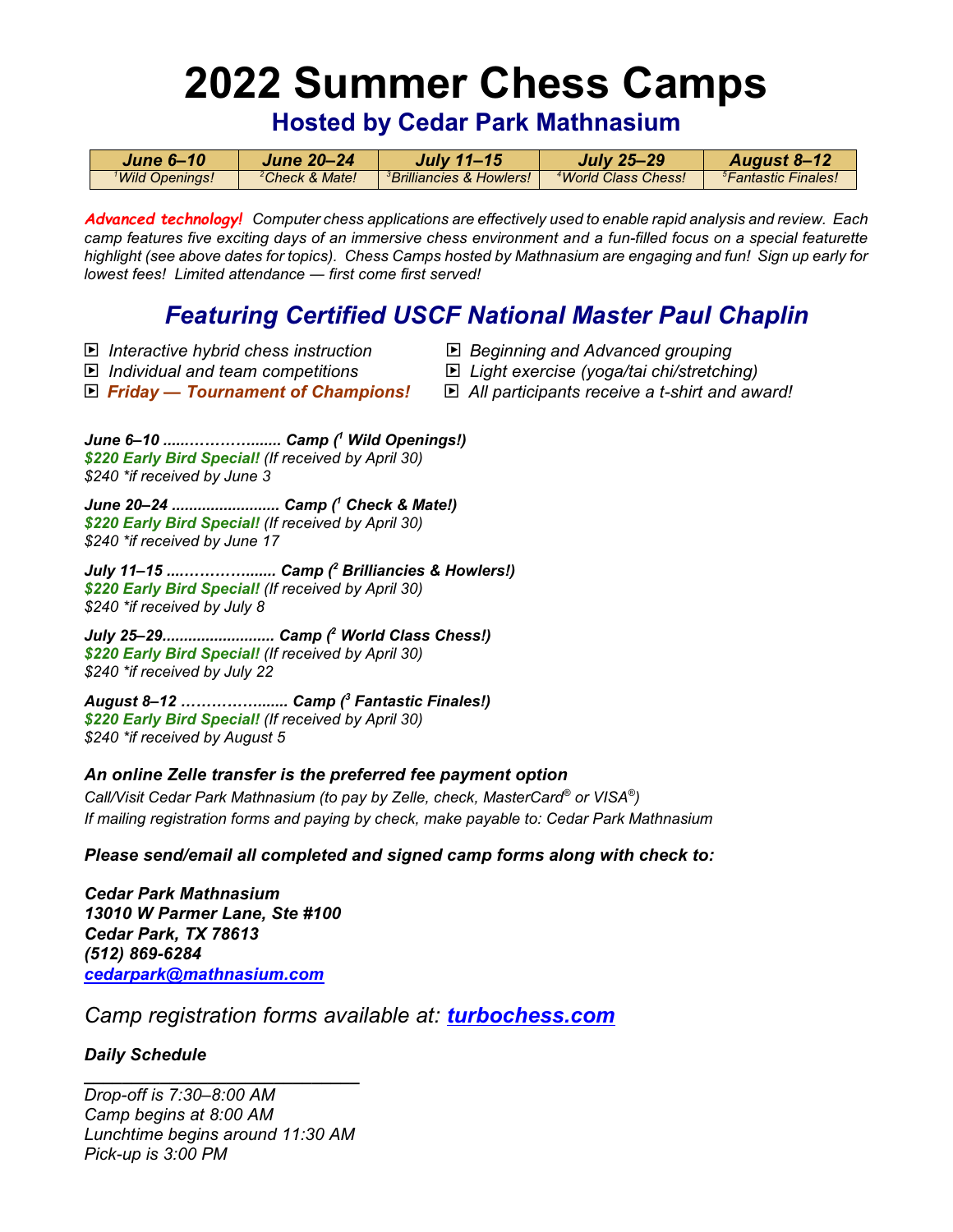# *REGISTRATION FORM*

#### *Fees and Refunds …*

*Reservations will be established when all required camp fees (as listed below) and registration forms (signed where indicated) have been received. Cedar Park Mathnasium and chess camp instructors reserve the right to limit attendance and/or cancel chess camps and refund registration fees without notice.*

*Late Registration: contact by phone or in person is required. Late camp fee is \$260, but entry is not guaranteed!*

*If a reservation is cancelled one week or more before the first day of camp, a refund of all but \$25 will be issued; no refunds will be issued after that.* 

*Note: cancellations after the start of camp, based on medical or other emergencies, will be considered for appropriate (prorated) refunds based on the proper submission, in due time, of true and accurate evidentiary documentation. There will be no refunds in the case of any disciplinary dismissals!*

*+ Direct contact either by phone or in person is required for late registration, so sign up early to avoid the hassle!*

*++ Daily instruction and events ¯ tournaments, matches, and other competitions ¯ begin at 9:00 a.m.* 

*Lunches and Snacks - Food and drinks are not provided at Mathnasium! Please plan for, prepare or provide your own lunches and snacks as needed. Water is the only drink offered and available at the site.*

 *Covid Safety Protocol: the CDC, state, and city summer camp recommendations will be our guidance.*

 *\_ \_ \_ \_ \_ \_ \_ \_ \_ \_ \_ \_ \_ \_ \_ \_ \_ \_ \_ \_ \_ \_ \_ \_ \_ \_ \_ \_ \_ \_ \_ \_ \_ \_ \_ \_ \_ \_ \_ \_ \_ \_ \_ \_ \_ \_ \_ \_ \_ \_ \_ \_ \_ \_ \_ \_*

## *2022 Summer Chess Camps - Cedar Park Mathnasium Registration Form*

*FILLABLE PDF FORM..............All fields and selection boxes with an asterisk (\*) are required information! (Ages 7–17 … otherwise, organizer approval per the Rules Agreement Form is necessary)*

*\* Select Camp: June 6–10 (Wild Openings!) June 20–24 (Check and Mate!) July 11–15 (Brilliancies and Howlers!) July 25–29 (World Class Chess!) August 8–12 (Fantastic Finales!)* 

| * Last Name: __________________________                                                                                                                                                                                        |         |                  |
|--------------------------------------------------------------------------------------------------------------------------------------------------------------------------------------------------------------------------------|---------|------------------|
| * First Name: <u>__________________</u>                                                                                                                                                                                        | $*Age:$ | USCF Rating: 100 |
|                                                                                                                                                                                                                                | Age:    | USCF Rating: 100 |
|                                                                                                                                                                                                                                |         |                  |
| * Home or Work Phone: \\\end{\math{\math{\math{\math{\math{\math{\math{\math{\math{\math{\math{\math{\math{\math{\math{\math{\math{\math{\math{\math{\math{\math{\math{\math{\math{\math{\math{\math{\math{\math{\math{\math{\ |         |                  |
|                                                                                                                                                                                                                                |         |                  |
|                                                                                                                                                                                                                                |         |                  |
| <i>*Email</i> #1:<br><u> 1989 - John Stein, Amerikaansk politiker (</u>                                                                                                                                                        |         |                  |
| Email #2:                                                                                                                                                                                                                      |         |                  |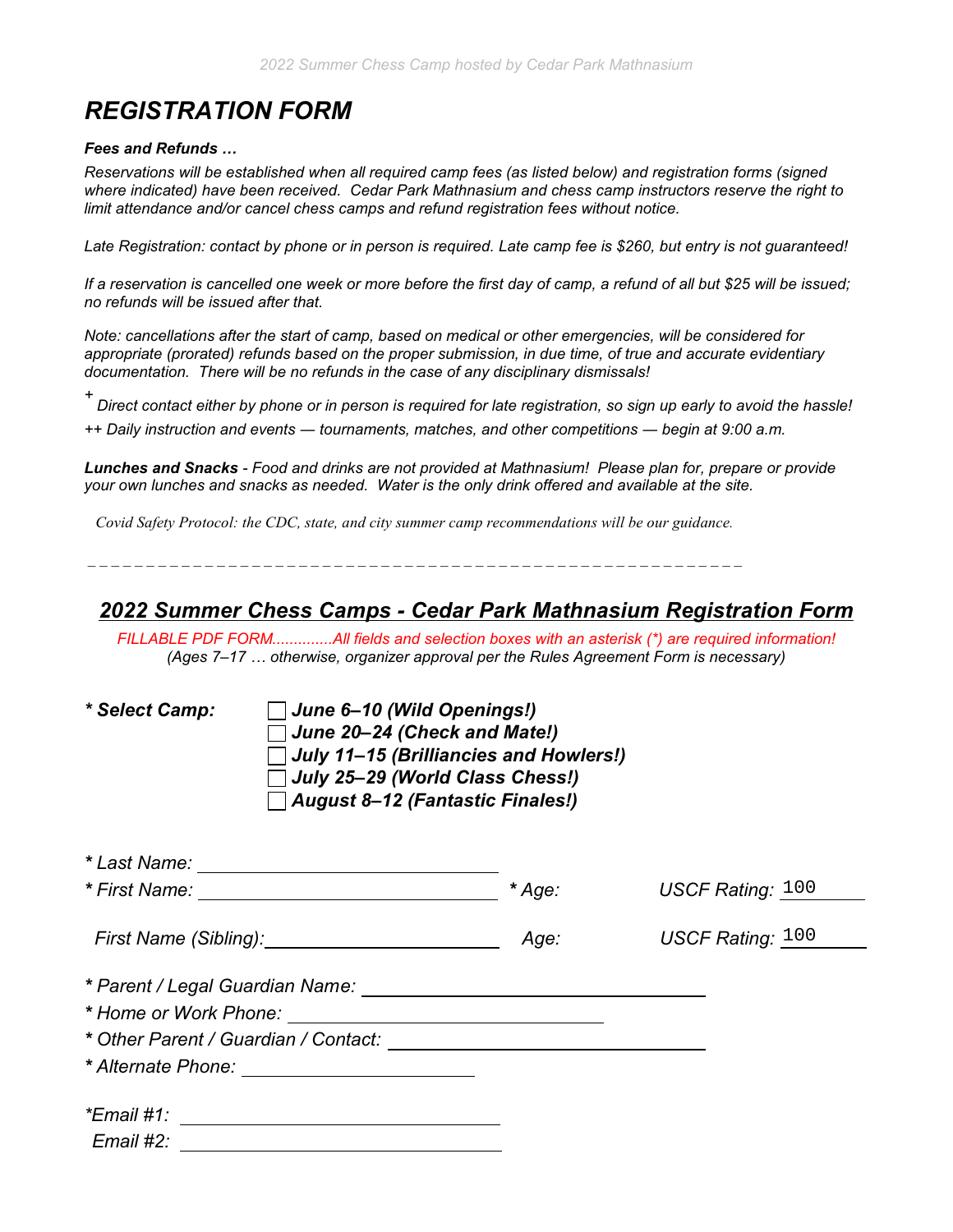# *Rules Agreement / Emergency Services & Consent Forms*

# *Disciplinary Policy*

*The primary goal of the camp is to provide chess instruction and competitive experiences to all the participants. If one or more participants interfere significantly with this process, then it is deemed as detrimental to the group as a whole and will not be tolerated. We have developed a number of skills to guide occasional and insignificant offenders back into the process, but we are not equipped, nor required by circumstances, to deal with continued and repeated disruptions, and certainly not any involving bodily injury to anyone present, or physical damage to the premises or any of its contents.*

*Parents should be aware that these chess camps are not suitable for all children. These chess camps are not suitable at all for horsing around or making noise. For this reason, we do not accept children under the age of 7 unless they are highly recommended by one of the local chess teachers for being serious and focused chess students. Special note for beginners: registrants who have no tournament experience should understand all the basic move rules. It is also suggested they be able to read and speak algebraic chess notation. Students should expect a "total immersion" chess experience and to gain knowledge with respect to their abilities and maturity.*

*Knowing this, the parent(s) or legal guardian(s) responsible for registering the participant should consider whether or not the basic camp regimen, including but not limited to group study, exercise, discussion and competition, fits the minor's personality and expectations.*

*I, the undersigned parent or legal guardian of the subject minor, agree to allow Cedar Park Mathnasium staff, chess camp instructors, and volunteers, to use appropriate disciplinary measures in dealing with said minor. Appropriate measures refer to, upon…*

- *· First offense a behavioral warning will be issued to the minor.*
- *· Second offense direct discussion with the undersigned parent/guardian (and/or other provided contact).*
- *· Third offense dismissal of the minor from the camp, to be facilitated by the prompt removal of the minor from the premises by the undersigned.*
- *· ANY significant acts of physical or emotional aggression to others, or acts causing property damage, may result in the participant's immediate dismissal and prompt removal by the undersigned.*

 *\*\*Note: There will be no refunds in the case of any disciplinary removals!*

# *Emergency Services*

*I, the undersigned parent or legal guardian of the registrant minor, agree to allow Mathnasium staff, chess camp instructors and volunteers, to take what actions are deemed appropriate in emergency situations involving said minor, including the alerting of Emergency Medical Services (EMS). I also accept full financial responsibility for any and all charges for emergency services and for subsequent and consequent care.*

*I do hereby agree to release, discharge, and hold harmless Mathnasium, the camp staff, instructors, and volunteers of and from all liabilities, damages, claims, or demands whatsoever on account of any injury or accident involving the said minor arising out of the minor's attendance of the chess camp at Mathnasium or in the course of activities held during the camp. I have read, understand and fully accept the policies set forth by Mathnasium.*

Required Signature Enter digital signature here <sub>Date</sub> mm/dd/yy

#### *Video, Image and Name Release Form*

*I, the undersigned parent or legal guardian of the registrant minor, agree to allow Cedar Park Mathnasium staff and chess camp instructors to view said minor's name and video/image for documentation and awards purposes.*

Required Signature Enter digital signature here <sub>Date</sub> mm/dd/yy